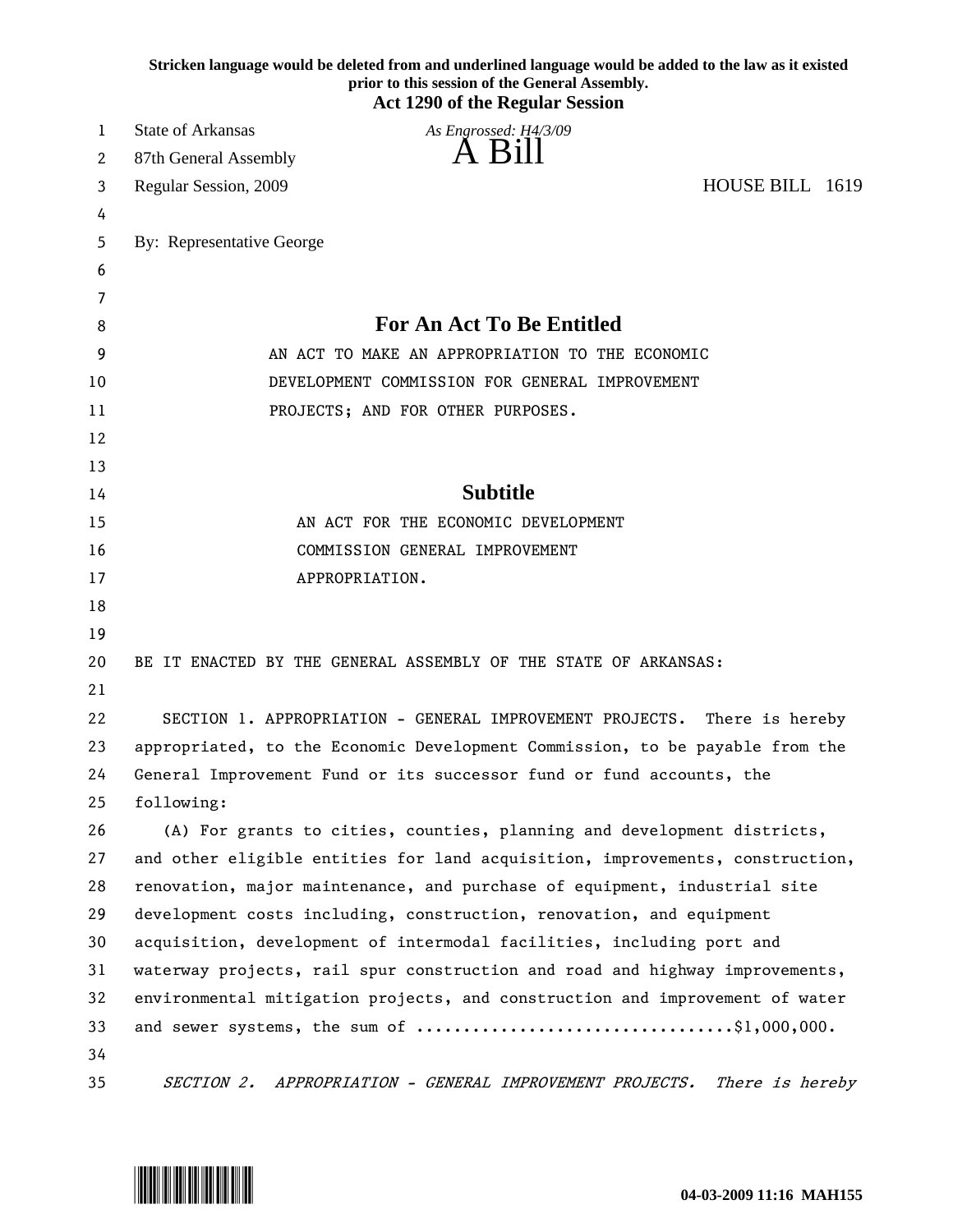## **As Engrossed: H4/3/09 HB1619**

2 General Improvement Fund or its successor fund or fund account, the 3 following: 4 (A) For grants to eligible entities in efforts to promote economic and 5 social development including the purchase, distribution, and associated costs 6 for providing emergency food, food banks/food suppliers, government surplus 7 food distribution sites, home assistance/supplies, the sum of 8 ................................................................\$350,000. 9 10 SECTION 3. SPECIAL LANGUAGE. NOT TO BE INCORPORATED INTO THE ARKANSAS 11 CODE NOR PUBLISHED SEPARATELY AS SPECIAL, LOCAL AND TEMPORARY LAW. The 12 appropriations authorized in this Act shall not be restricted by requirements 13 that may be applicable to other programs currently administered. New rules 14 and regulations may be adopted to carry out the intent of the General 15 Assembly regarding the appropriations authorized in this Act. 16 17 SECTION 4. DISBURSEMENT CONTROLS. (A) No contract may be awarded nor 18 obligations otherwise incurred in relation to the project or projects 19 described herein in excess of the State Treasury funds actually available 20 therefor as provided by law. Provided, however, that institutions and 21 agencies listed herein shall have the authority to accept and use grants and 22 donations including Federal funds, and to use its unobligated cash income or 23 funds, or both available to it, for the purpose of supplementing the State 24 Treasury funds for financing the entire costs of the project or projects 25 enumerated herein. Provided further, that the appropriations and funds 26 otherwise provided by the General Assembly for Maintenance and General 27 Operations of the agency or institutions receiving appropriation herein shall 28 not be used for any of the purposes as appropriated in this act. 29 (B) The restrictions of any applicable provisions of the State Purchasing 30 Law, the General Accounting and Budgetary Procedures Law, the Revenue 31 Stabilization Law and any other applicable fiscal control laws of this State 32 and regulations promulgated by the Department of Finance and Administration, 33 as authorized by law, shall be strictly complied with in disbursement of any 34 funds provided by this act unless specifically provided otherwise by law. 35 36 SECTION 5. LEGISLATIVE INTENT. It is the intent of the General Assembly

1 appropriated, to the Economic Development Commission, to be payable from the